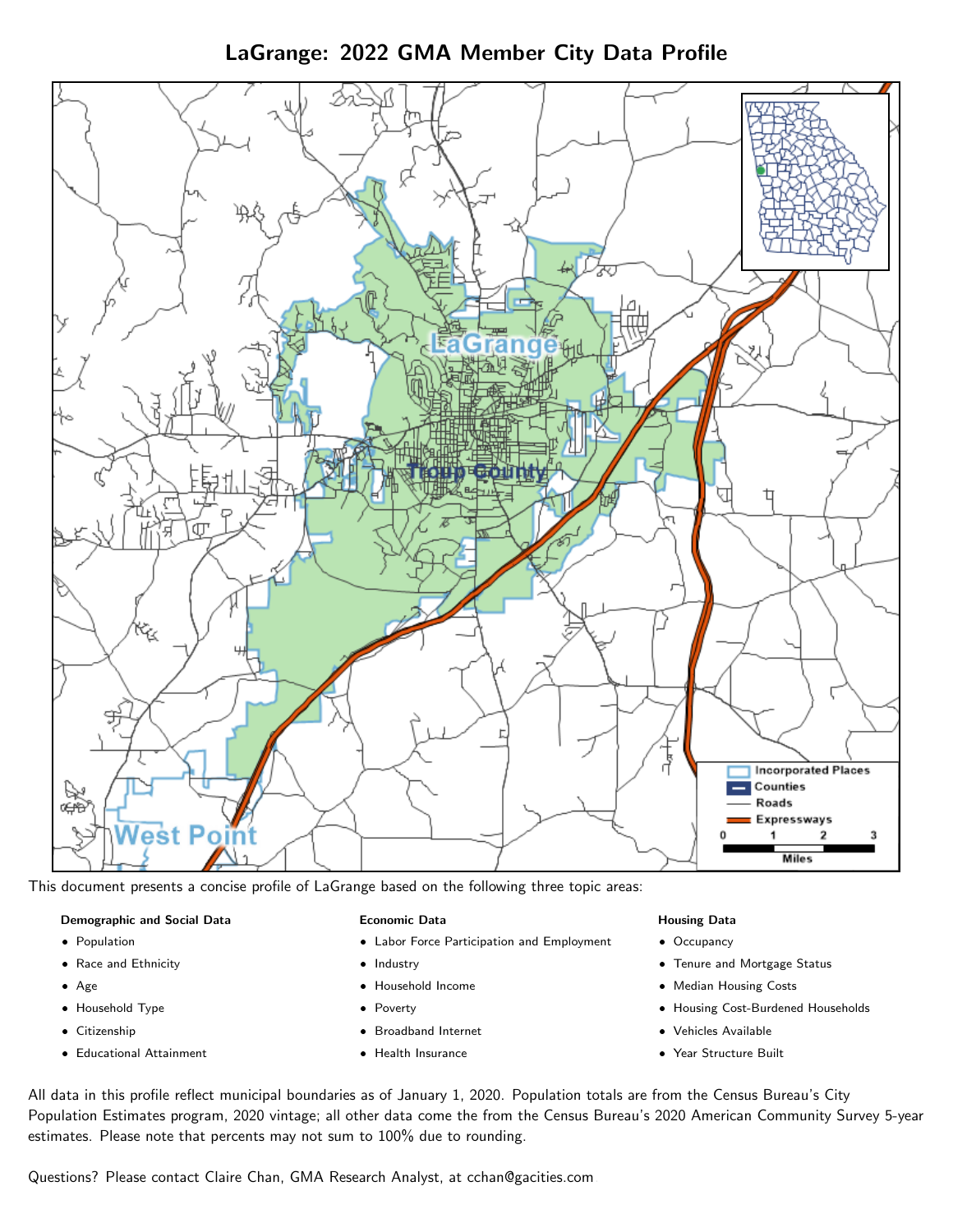# LaGrange: Demographic and Social





**Citizenship** 



Source: American Community Survey, 2020 5-year estimates, table B05002 Source: American Community Survey, 2020 5-year estimates, table B15002



Source: U.S. Census Bureau, City Population Estimates, 2020 vintage Source: American Community Survey, 2020 5-year estimates, table B03002

# Household Type



Source: American Community Survey, 2020 5-year estimates, table B01001 Source: American Community Survey, 2020 5-year estimates, table B11001

#### Educational Attainment



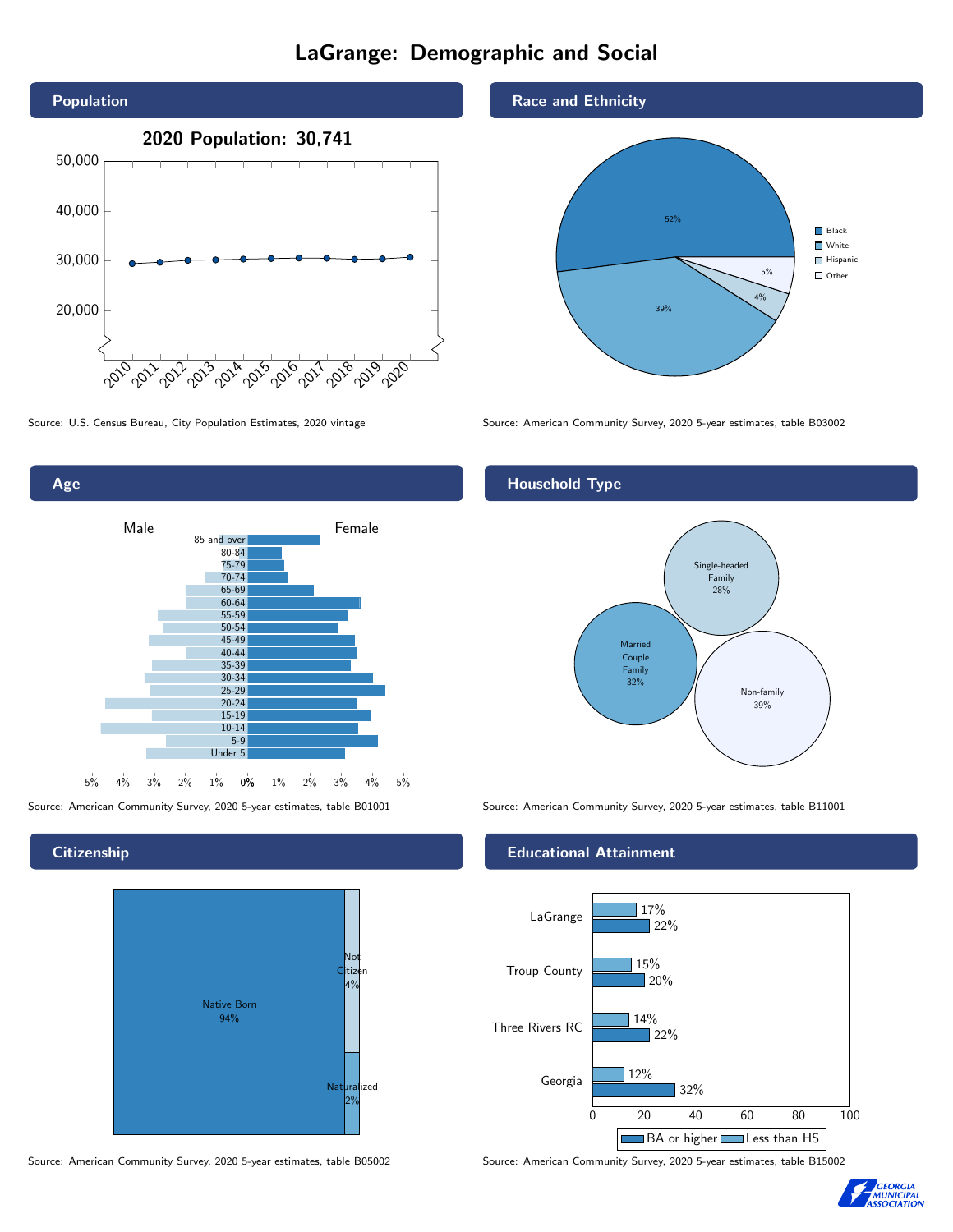# LaGrange: Economic



4%

# **Industry**

| $0\%$ |
|-------|
| 3%    |
| 27%   |
| 2%    |
| 13%   |
| 5%    |
| $1\%$ |
| 6%    |
| 7%    |
| 20%   |
| 9%    |
|       |
| $4\%$ |
| 2%    |
|       |

Source: American Community Survey, 2020 5-year estimates, table B23001 Source: American Community Survey, 2020 5-year estimates, table C24030

**Unemployed** 

Note: Unemployment rate is based upon the civilian labor force.

38%



Source: American Community Survey, 2020 5-year estimates, tables B19013 and B19025 Source: American Community Survey, 2020 5-year estimates, table B17010



#### Health Insurance



Source: American Community Survey, 2020 5-year estimates, table B28002 Source: American Community Survey, 2020 5-year estimates, table B18135



### Poverty